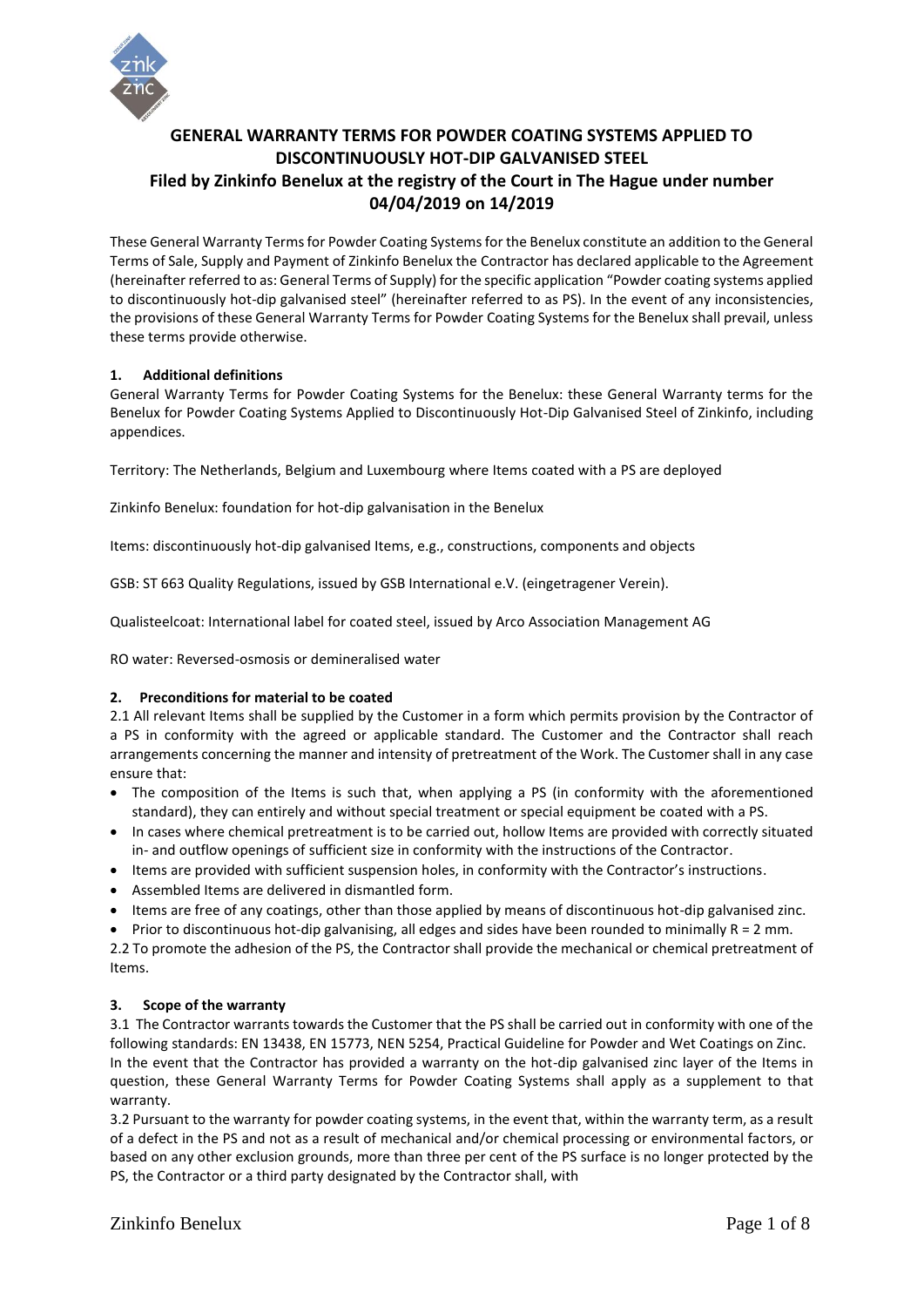

due observance of Article 6, either repair the Items in question or reapply a PS, be this at the company of the Contractor, that of the third party designated by the Contractor or that of the Customer, always at the discretion of the Contractor. Any costs exceeding the single obligation described in the previous sentence, including, without being limited to transport costs and travel and subsistence costs, as well as disassembly and assembly/installation costs, shall be borne by the Customer.

3.3 The warranty only covers the damage to the PS. It does not cover removal or re-application of coatings other than the PS applied by the Contractor.

3.4 Damage to the PS shall only be considered to be involved if, upon assessment with the naked eye (i.e., without an optical aid, e.g., a magnifying glass or field glass), more than three per cent of the surface exhibits perceptible deviations at a distance of three metres indoors, and five metres outdoors.

Perceptible deviations are here defined as: detachment, blistering and rust (ISO4628 1–8).

Powder coatings for which no quality mark in accordance with GSB or Qualisteelcoat has been issued are excluded from warranty coverage for such powder-specific aspects, including but not limited to colour (retention), hardness, malleability and (residual) lustre retention. For powder coatings for which a quality mark has been issued in accordance with GSB or Qualisteelcoat, warranty coverage for such powder-specific aspects, including but not limited to colour (retention), hardness, malleability and (residual) lustre retention, shall be transferred to the powder supplier. i.e. in such cases, the warranty of the powder supplier shall apply. With regard to GSB-certified systems, the following table shall apply to residual lustre:

| <b>GSB classification for residual lustre</b>         | Standard    | Master      | Premium     |
|-------------------------------------------------------|-------------|-------------|-------------|
| Outdoor exposure in Florida (USA)<br>(reference area) |             |             |             |
| approx. duration (months)                             | 12          | 36          | 60          |
| UV energy $(MJ/m2)$                                   | 300 max     | 840 max     | 1400 max    |
| residual lustre                                       | $\geq 50\%$ | $\geq 50\%$ | $\geq 50\%$ |

Concerning quality-mark based quality assurance for powder coatings, reference is made to GSB and Qualisteelcoat.

#### **4. Environmental factors**

The Customer confirms that the nature of the atmosphere and the climatological circumstances in which the relevant Items are used are of vital importance to quality and durability of the PS. This means that warranty is given only if the Items are permanently applied in specific atmospheric corrosion-load classes, as set out in Appendix 1 of these General Warranty Terms for Powder Coating Systems for the Benelux.

#### **5. Warranty conditions**

Further, the warranty shall only be given if the following additional conditions have been met:

- The Items and construction are suitable and correctly designed, both for the intended use and for the PS.
- The PS may not be exposed to a heat source with a temperature exceeding 65°C and/or to an environment with such conditions that damage can reasonably be expected (e.g., through the presence of aggressive chemicals).
- Items with a PS are continuously located in the relevant Territory.
- The Customer must be able to substantiate that it has inspected the PS for defects a minimum of every two years, and must lodge a claim concerning any defects as soon as possible following discovery (in conformity with the General Terms of Supply).
- The PS must be cleaned demonstrably in accordance with the instructions (see Appendix 1 to these General Warranty Terms for Powder Coating Systems for the Benelux, under Maintenance instructions and schedule).
- Prior to and during assembly, Items coated with a PS must be stored and used/treated in accordance with the current assembly instructions, advice, and recommendations.
- No changes have been made to the purpose of use indicated for Items coated with a PS, nor to their direct environment, during the warranty period, except those made following consultation with, and written permission from, the Contractor.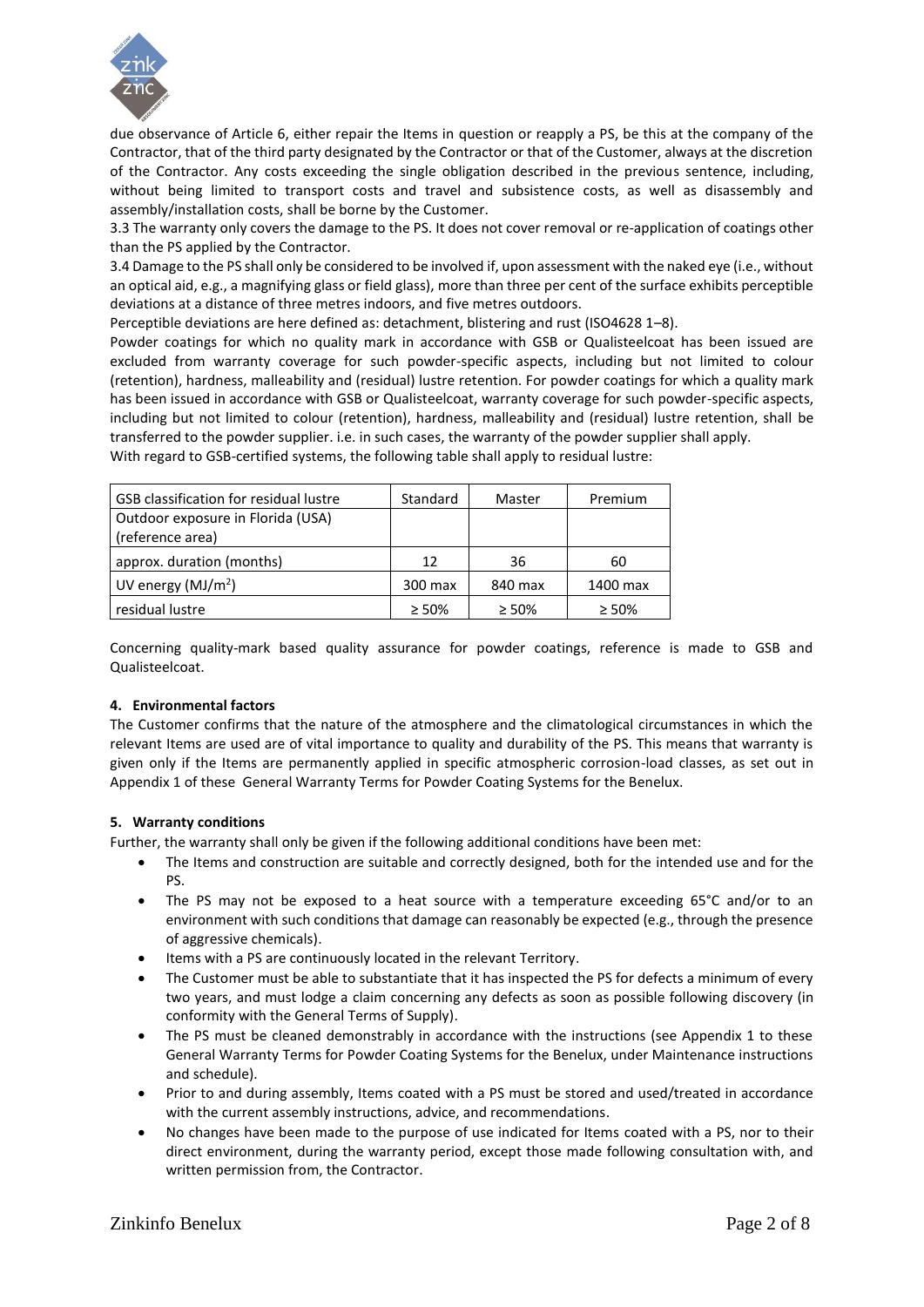

- No intermediate work (repair, adjustment, etc.) was done on Items coated with a PS other than following consultation with, and permission from, the Contractor.
- The Customer provides proof that the Contractor has coated the Items in question with a PS.
- There are no grounds for exclusion from warranty according to the General Terms of Supply.

## **6. Term and extent of warranty**

Warranty periods are in accordance with Table 4.2 of Appendix 2 of these General Warranty Terms for Powder Coating Systems for the Benelux and are dependent on PS type and climate class. In the event that an Item coated with PS is restored/replaced under the warranty, only the remaining warranty period applies to the restored/replaced PS.

The Contractor only pays (part of) the costs in the event that the repeated application of PS or repair is undertaken by the Contractor or by a third party commissioned by the Contractor.

The cost of renewed application of PS or repair under these General Warranty Terms for Powder Coating Systems for the Benelux, shall be for the account of the Contractor. The Customer shall be responsible for a percentage contribution based on the expired guarantee period.

The share of the Customer in these costs shall be calculated by multiplying these costs with the fraction of the expired full years after the commencement date of the warranty divided by the applicable warranty period with the result rounded up to whole percents.

The share of the Customer is shown in Table 1 as a percentage contribution to the warranty costs by the Customer within the warranty period.

| <b>Expired full</b><br>years after<br>warranty<br>commencement<br>date | 15 years<br>warranty | 12 years<br>warranty | 10 years<br>warranty | 7 years<br>warranty | 5 years<br>warranty |
|------------------------------------------------------------------------|----------------------|----------------------|----------------------|---------------------|---------------------|
| 0                                                                      | 0%                   | 0%                   | 0%                   | 0%                  | 0%                  |
| $\mathbf{1}$                                                           | 7%                   | 8%                   | 10%                  | 14%                 | 20%                 |
| $\overline{2}$                                                         | 13%                  | 17%                  | 20%                  | 29%                 | 40%                 |
| 3                                                                      | 20%                  | 25%                  | 30%                  | 43%                 | 60%                 |
| 4                                                                      | 27%                  | 33%                  | 40%                  | 57%                 | 80%                 |
| 5                                                                      | 33%                  | 42%                  | 50%                  | 71%                 | 100%                |
| 6                                                                      | 40%                  | 50%                  | 60%                  | 86%                 |                     |
| 7                                                                      | 47%                  | 58%                  | 70%                  | 100%                |                     |
| 8                                                                      | 53%                  | 67%                  | 80%                  |                     |                     |
| 9                                                                      | 60%                  | 75%                  | 90%                  |                     |                     |
| 10                                                                     | 67%                  | 83%                  | 100%                 |                     |                     |
| 11                                                                     | 73%                  | 92%                  |                      |                     |                     |
| 12                                                                     | 80%                  | 100%                 |                      |                     |                     |
| 13                                                                     | 87%                  |                      |                      |                     |                     |
| 14                                                                     | 93%                  |                      |                      |                     |                     |
| 15                                                                     | 100%                 |                      |                      |                     |                     |

Table 1: Percentage contribution in the warranty costs by the Customer within the warranty period

If under the General Terms of Supply the Contractor is not bound to warranty, or to a lower amount in costs than set out in this Table 1, the General Terms of Supply shall prevail.

#### **7. Disputes**

If the Customer feels that he is entitled to warranty and this is disputed by the Contractor, the technical aspect of this dispute shall be submitted to an independent party to be appointed by the management board of Zinkinfo Benelux, which at the expense of the unsuccesful party shall inspect the surfaces provided with PS and shall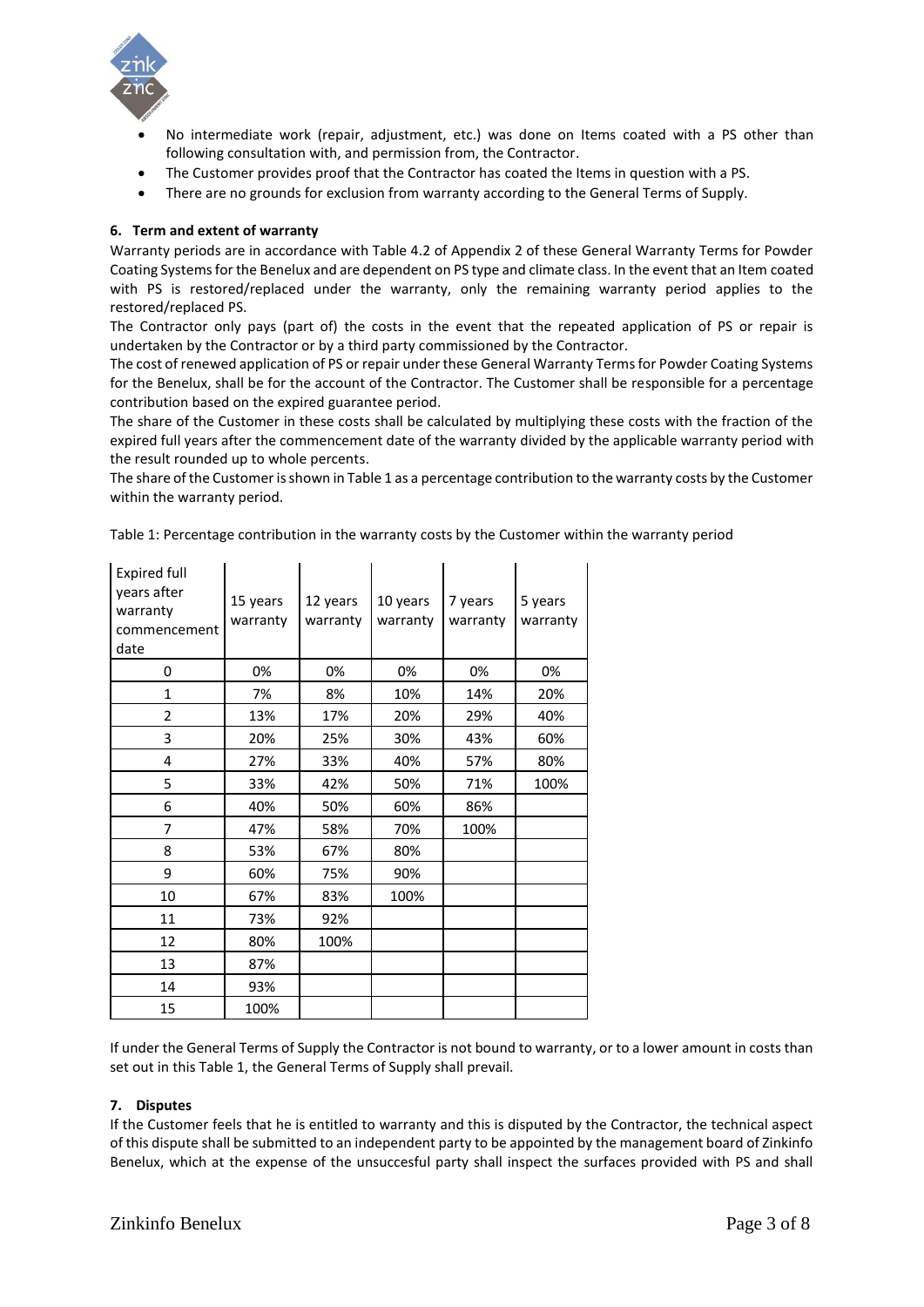

record its results in an assessment report. The Parties agree to be bound to the inspection results of this technical assessment and to accept them.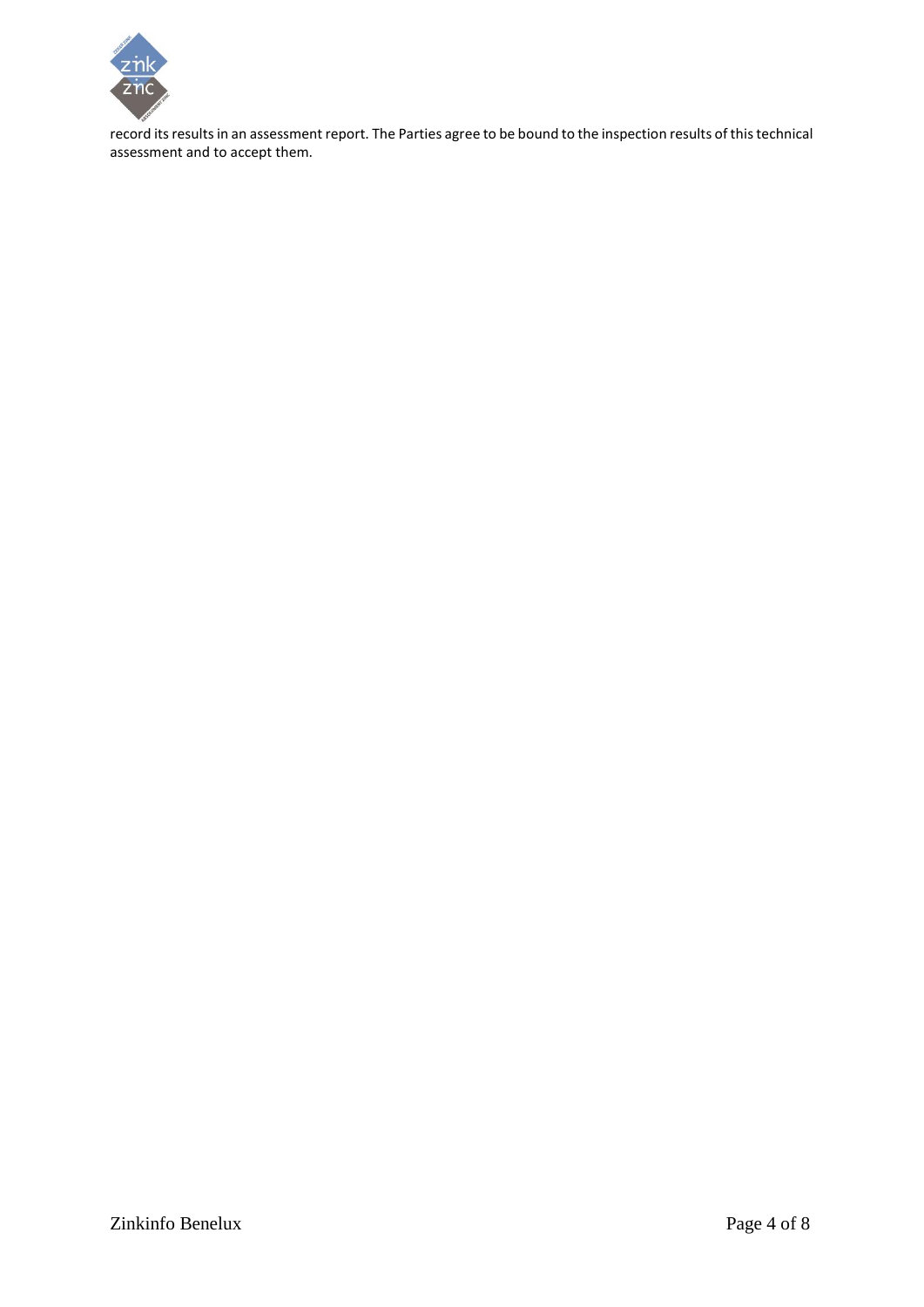

## **Appendix 1 to the General Warranty Terms for Powder Coating Systems for the Benelux**

For the benefit of the Customer the circumstances under which warranty on PS is given, are set out below.

The categorisation into corrosion classes according to ISO 12944 is used as set out in Tables 2 and 3 below:

| Table 2: Atmospheric corrosion load categories (simplified representation ISO 12944) |  |  |
|--------------------------------------------------------------------------------------|--|--|
|--------------------------------------------------------------------------------------|--|--|

| Corrosion load categories | Examples of typical environments in a temperature climate                                                      |                                                                                                                                              |  |  |
|---------------------------|----------------------------------------------------------------------------------------------------------------|----------------------------------------------------------------------------------------------------------------------------------------------|--|--|
|                           | Outside                                                                                                        | Inside                                                                                                                                       |  |  |
| C1 (very low)             |                                                                                                                | Heated buildings with clean<br>atmosphere, e.g. offices, shops,<br>schools, hotels                                                           |  |  |
| $C2$ (low)                | Atmosphere with low pollution<br>levels Mostly rural areas                                                     | Unheated buildings where<br>condensation may occur, e.g.<br>depots, sports halls                                                             |  |  |
| C3 (moderate)             | Urban and industrial<br>atmospheres, moderate sulphur<br>dioxide pollution. Coastal areas<br>with low salinity | Production halls with high<br>humidity and some air pollution,<br>e.g. food processing factories,<br>laundries, breweries, dairy<br>industry |  |  |
| C4 (high)                 | Industrial and coastal areas with<br>moderate salinity                                                         | Chemical factories, swimming<br>pools                                                                                                        |  |  |
| C5 (very high)            | Industrial areas with high<br>humidity and an aggressive<br>atmosphere                                         | buildings or areas with an almost<br>permanent condensation and<br>high pollution levels                                                     |  |  |
| CX (extreme)              | Environment where the corrosion<br>load is extremely high due to<br>chemicals                                  | Environment where the corrosion<br>load is extremely high due to<br>chemicals                                                                |  |  |

| Category        | <b>Environments</b>   | <b>Examples of environments and constructions</b>                                                                          |
|-----------------|-----------------------|----------------------------------------------------------------------------------------------------------------------------|
| Im1             | Fresh water           | River plants, hydropower plants                                                                                            |
| Im <sub>2</sub> | Sea or brackish water | Immersed constructions without cathodic protection (e.g. port<br>areas with constructions such as lock gates, dams, piers) |
| Im3             | Soil                  | Subterranean storage tanks, steel pillars, steel pipes                                                                     |
| Im <sub>4</sub> | Sea or brackish water | Immersed constructions with cathodic protection (e.g.<br>offshore constructions)                                           |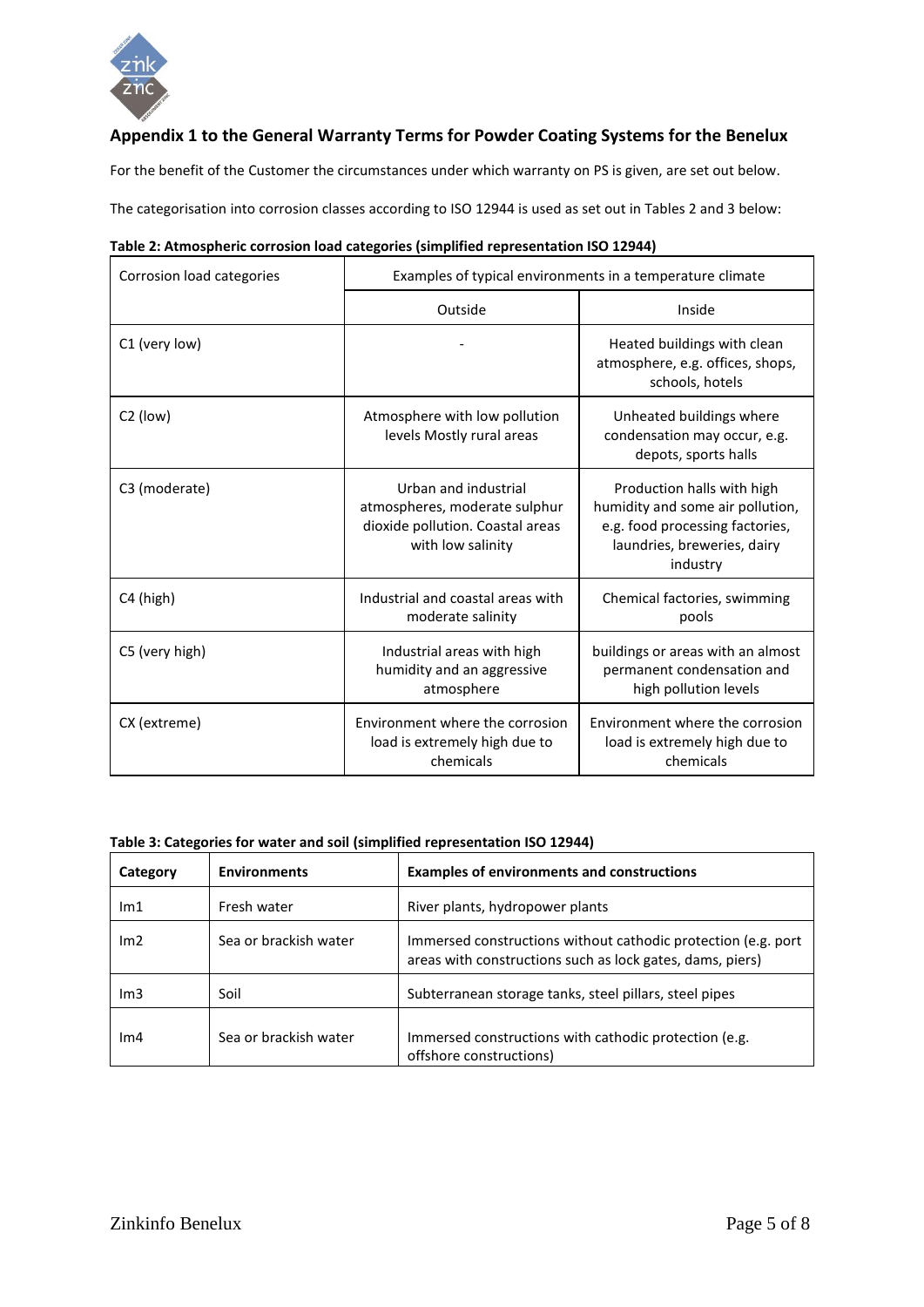

## **Surfaces not exposed to rain in outdoor situations**

There is a clear correlation between little or no exposure of surfaces to rain, and the soiling of PS and the development of corrosion and loss of lustre and colour properties of powder coating systems. If a surface is not exposed to rain, there is a greater probability of the formation of corrosion and loss of lustre and colour properties, and for this reason, for such situations, that warranty shall apply to the entire surface which is one corrosion class higher than that based on atmospheric conditions (i.e.: C2 higher than C1, C3 higher than C2 and so on and so forth).

#### **Maintenance instructions and schedule**

Proper and prompt cleaning of the surfaces is essential to maintaining their lifespan. Documentation of thorough cleaning is therefore a condition for the warranty given. For corrosion classes C2 and C3, cleaning a minimum of once per half year must be documented. For the higher corrosion classes (C4 and C5), and in connection with surfaces not exposed to rain in class C3, cleaning a minimum of once per quarter year must be documented. Soiling by chemical and organic means (including excrements) must in all cases be removed without delay.

The following (maintenance) instructions must be followed:

- Heavy soiling must be removed by hosing with mains water or RO water.
- Spray a mist of neutral cleaning agent on the surface and allow it to work. clean heavy soiling with non-abrasive cleaning agents.
- Solely neutral cleaning agents, with pH values between 5 and 8, may be employed.
- The use of cleaning agents that cause abrasion scratches is not permissible.
- Rinse thoroughly with mains water or RO water.
- Heavily soiled objects may be cleaned using a polishing cleanser. Abrasive cleansers may only be employed extremely sparingly for spots with heavy soiling in case where normal cleaning methods are insufficient.
- The advantage of post-treatment with a waxy product is that lustre is increased and the soiling and water repellent properties of the coating are intensified.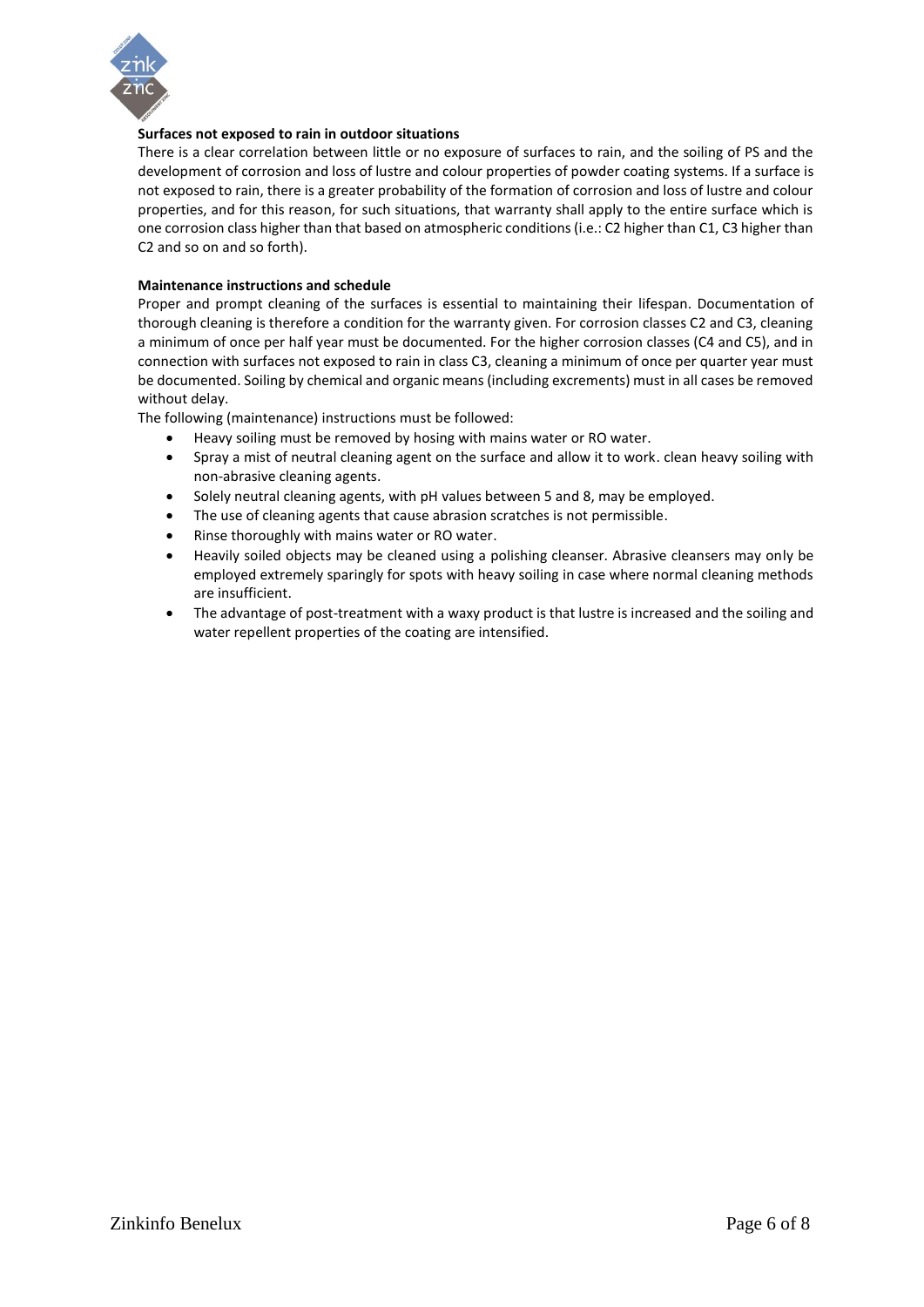

## **Appendix 2: PS and warranty periods for discontinuously hot-dip galvanised Items coated with PS**

| number | description                   | layer thickness of<br>each layer (µm) | minimum average<br>system thickness (µm) | resin types                                              |
|--------|-------------------------------|---------------------------------------|------------------------------------------|----------------------------------------------------------|
|        | 1 layer of powder<br>coating  | 80                                    | 80                                       | PE/PUR                                                   |
| 2      | 2 layers of<br>powder coating | $60 - 80$                             | 120                                      | EP/EP-PE + PE/PUR                                        |
| 3      | 2 layers of<br>powder coating | $80 - 100$                            | 160                                      | EP/EP-PE + PE/PUR                                        |
| 4      | 3 layers of<br>powder coating | $60 - 80$                             | 200                                      | EP/EP-PE<br>EP/EP-PE<br>$\ddot{}$<br>$\ddot{}$<br>PE/PUR |

- PE = Polyester
- PUR = Polyurethane
- $EP =$  Epoxy
- EP-PE = Epoxy polyester

## Table 4.2: warranty periods by corrosion class

| Substrate: discontinuously hot-dip galvanised |                                          |                                         |                |                |    |                |  |
|-----------------------------------------------|------------------------------------------|-----------------------------------------|----------------|----------------|----|----------------|--|
| pretreatment                                  | PS in<br>accordance<br>with Table<br>4.1 | warranty by corrosion class (in years)* |                |                |    |                |  |
|                                               | number                                   | C <sub>1</sub>                          | C <sub>2</sub> | C <sub>3</sub> | C4 | C <sub>5</sub> |  |
| chemically and mechanically                   |                                          | 15                                      | 10             | 5              | 0  | 0              |  |
| chemically and mechanically                   | 2                                        | 15                                      | 12             | 10             | 5  | $\Omega$       |  |
| chemically and mechanically                   | 3                                        | 15                                      | 15             | 10             | 5  | O              |  |
| chemically and mechanically                   | Δ                                        | 15                                      | 15             | 12             | 7  | 5              |  |

• Please note: for corrosion classes CX and Im 1 up to and including 4, no warranty applies.

If Items coated with PS are used in multiple atmospheric corrosion load categories during the term of the warranty, the warranty for the highest atmospheric corrosion load category (lowest C1 and highest C5) applies.

*\*to determine the percentage contribution in the warranty costs by the Customer within the warranty term, see Table 1 of the Warranty terms for the Benelux for Powder Coating Systems Applied to Discontinuously Hot-Dip Galvanised Steel.*